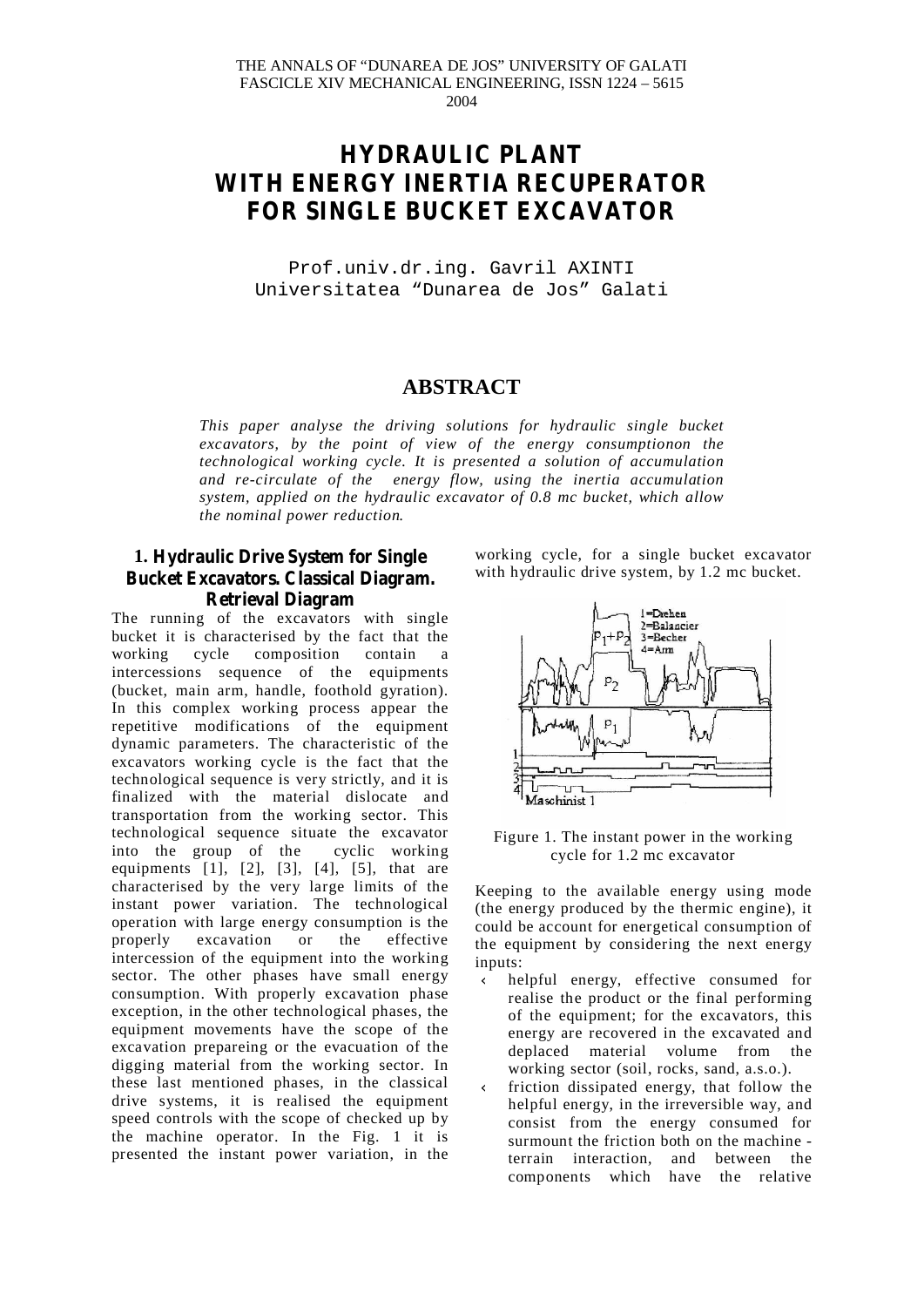movement and interfere for realised the helpful performing of the machine (equipment).

Ü disipated energy, in the irreversible way, into the technological process, structural energy named in some papers [2], [6], [7], [12], and are consumed to cover the kinetic or potential energy of the equipment. This energy type are taked in the moving equipment structure under the kinetical or potential energy shape, and constitute the saucer for deplacement of the others energy types, previous presented. About these types of energy the author was conceived in the sundries papers [1], [2], [3], [6], [7].

The helpful and the friction dissipated energy will be recover into the final product of the equipment. Teh structiral energy are irreversible consumed into the technological process, through the moving on the controled kinetic state for the machine. With diminished the working cycle of the equipment, the global energy consumption are growing up (e.g. for excavators with 0.6 - 3.2 mc and working cycle time of 14...42 sec., the needlees energy consumption, for a single working cycle, are about 97 - 1100 kJ). This paper, like [4], [5],  $[6]$ ,  $[13]$ ,  $[14]$ , proved the fact that exist the possibility of stocking up the structural energy, for each equipment working cycle, and giving this energy on the other phases of the cycle that are large energy input (e.g. for the excavators, the properly excavation phase).

Through this, either the global power of the equipment are reduced, for the same dynamic characteristics, or the global power are keeped, but dynamic characteristics are intensified.



If it is compared, with informing character, the energetical consumption evolution for the group of the cycling working equipments, drive both with classical hydraulic systems, and with

recuperative systems, it is observed an increasing of the equipment efficacy (Fig. 2). This paper constitute a synthesis of the collective research activity from PROMEX - Romania [2], [3], [15], [16], [17], to realise the phisical model for an 0.8 mc excavator, with recuperative hydrostatic drive system. The author was the chief of the research collective.

### **2. The Evolution of Drive System for Single Bucket Excavator**

The hydraulic drive excavators, from second generation, of 1965 - 1970 years, are endowed with hydraulic plants, characterised by the fact that the majority of the speed regulators was realised with the help of dissipative components, like hydraulic resistances. This type of drive system is presented in the Fig. 3. This hydraulic drive system outfit the majority of the Romanian excavators, are not alone.



Figure 3. The second generation excavators hydraulic drive system (classical drive)

*MT - thermic engine;*  $P_1$ ,  $P_2$  *- double pumps group;*  $D_1$ ,  $D_2$  *- hydraulic distributors;*  $R_b$ ,  $R_s$ ,  $D_b$  *- way resistances; Mb, Mm, M<sup>c</sup> - hydraulic cilinders; M rotative motors; R - pump power regulator.*

In the 80's was developed the drive systems for excavators that was capable to detectthe loading on the working equipment, named and knowed under the "LOAD SENSING".



Figure 4. LOAD SENSING hydraulic drive system *MT - thermic engine; P<sup>1</sup> - reversible pump for closed circuit; P2, P<sup>3</sup> - equipment pumps, equiped with LS (RLS) regulator; D - LS distributor; M - equipments; LS - LOAD SENSING control signal.*

In this case it was realised the modulate of the drive system with the instant load size of the equipment, thus the energetical consumption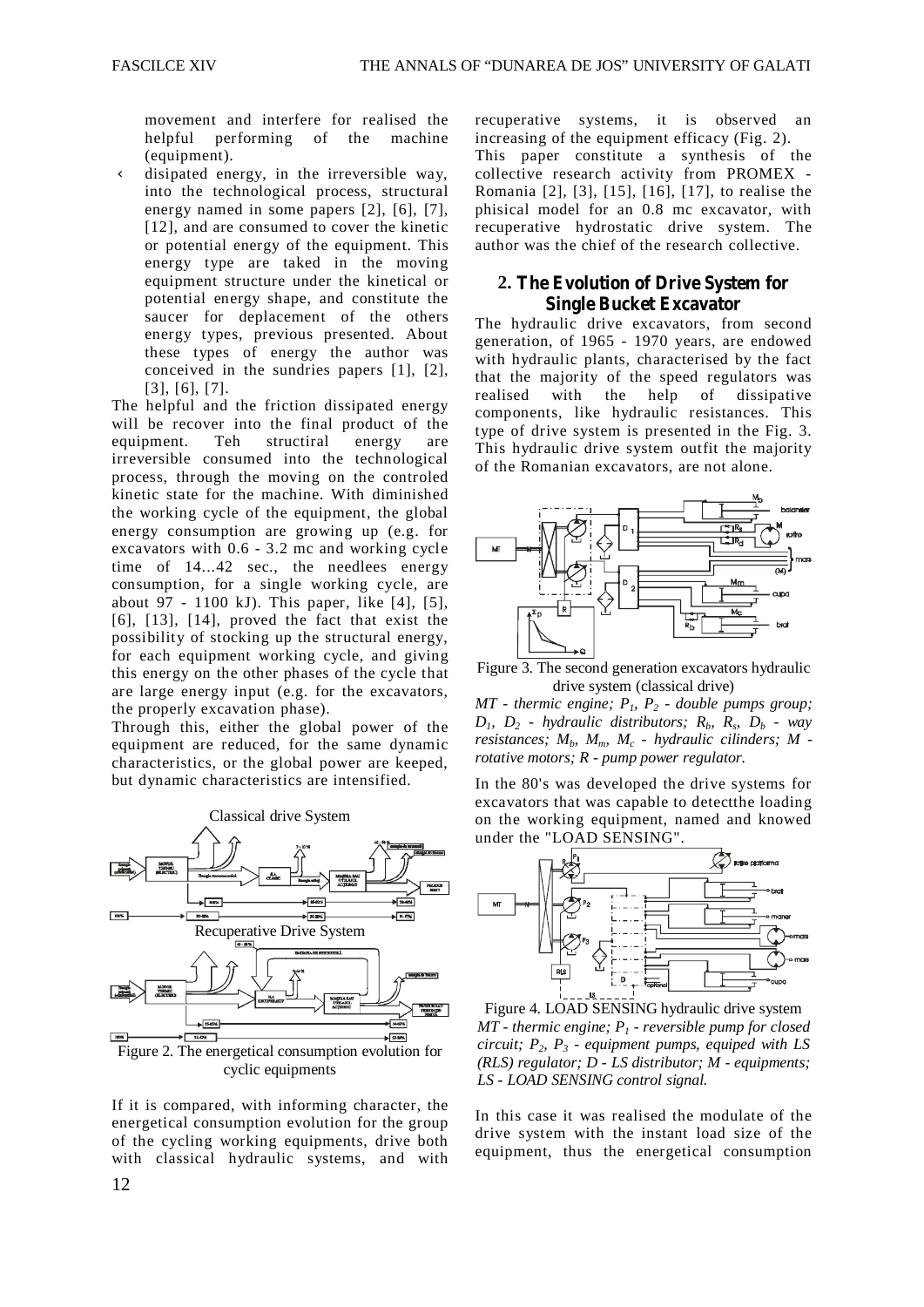will be at the necessary level for machine moving with the operator controled speed.

At this equipments, the foothold rotate and machine deplacement are realised in closed circuit, with direct command of the pump specific capacity. This type of driving is presented in the Fig. 4, and outfit the  $3<sup>rd</sup>$  and  $4<sup>th</sup>$ generation excavators.

Although in the 1980 - 1985 years it was believed that the electronics will not entering into the construction equipment domain, the  $5<sup>th</sup>$ generation drive systems quash this fact. In the Fig. 5 it is presented the drive system for KOMATSU 1 mc excavator, realised in EOLSS variant (LOAD SENSING system with closed centre).



Figure 5. LS drive system - EOLSS variant - 1 mc excavator

*1- thermic engine; 2 - injection pump and the auxiliar electronic command system; 3 - working state command for the thermic engine; 4 - the pumps of the drive system for equipment and deplacement; 5 - LS distributors with electrical command; 6 - electrical commands for the equipment; 7 - equipment moving command; 8, 9 - electronic display for parameters values; 10, 11 - the system computer; 12 - angular speed traducer; 13 - pressure traducer; 14 - command circuit pump; 15 - the LS regulator for the main pumps.*

The succint presentation of the excavators drive systems underlined the international scientifical community concerning for energetical efficacy of the components and systems used for excavators driving.

However, the excavator composition remain in the same way, without the essential structural modifications. In consequence, regardless of the used drive system, the structural energy remain the same, i.e. the energy necessary for

equipment deplacement into the gravitational field, and acceleration and deceleration of the equipment masses, in the working cycle process. For re-circulating of these energy, in the working cycle process, in this paper is presented a practically solution that are realised at PROMEX SA - Romania.

#### **3. Recuperative Drive Sistem - Inertial Variant**

With the main scope to uniform the energetical consumption on the working cycle of the single bucket excavators, it was realised the prototype of the 0.8 mc caterpillar excavator, with inertial recuperative system. This prototype was realised at PROMEX SA - Braila, Romania, with code name ARE-0800-I, and with drive system diagram presented in the Fig 6.



Figure 6. Principled diagram of the ARE-0800-I plant for 0.8 mc caterpillar hydraulic excavator

*1 - thermic engine; 2 - secondary circuit pump; 3, 7, 8, 9 - hydraulic gates, with electrical commands; 4 hydraulic motor, secondary circuit; 5 - reversible pumps of the primary circuit; 6 - the pump of the supplying, freshing, and command circuit; 10 hydro-pneumatic accumulator; 11 - inertial accumulator (gyroscopic system); 12, 13, 14 electro-hydraulic commands, for equipament and deplacement; 14 - process computer; 15 - angular movement traducers; 16 - pressure traducer.*

The ARE-0800-I recuperative hydrostatic system, which equiped the S802 caterpillar excavator, use two reversible hydraulic units (5), with proportional electrical command, with pump or motor successive working state; these hydraulic units are coupled through the gates (7) which have electrical command at the excavator equipments. The gates (7) are, in fact, distribution - blocks with hydro-logistors, which allowed the electrical command<br>connections of the equipments (swinger, connections of the equipments (swinger,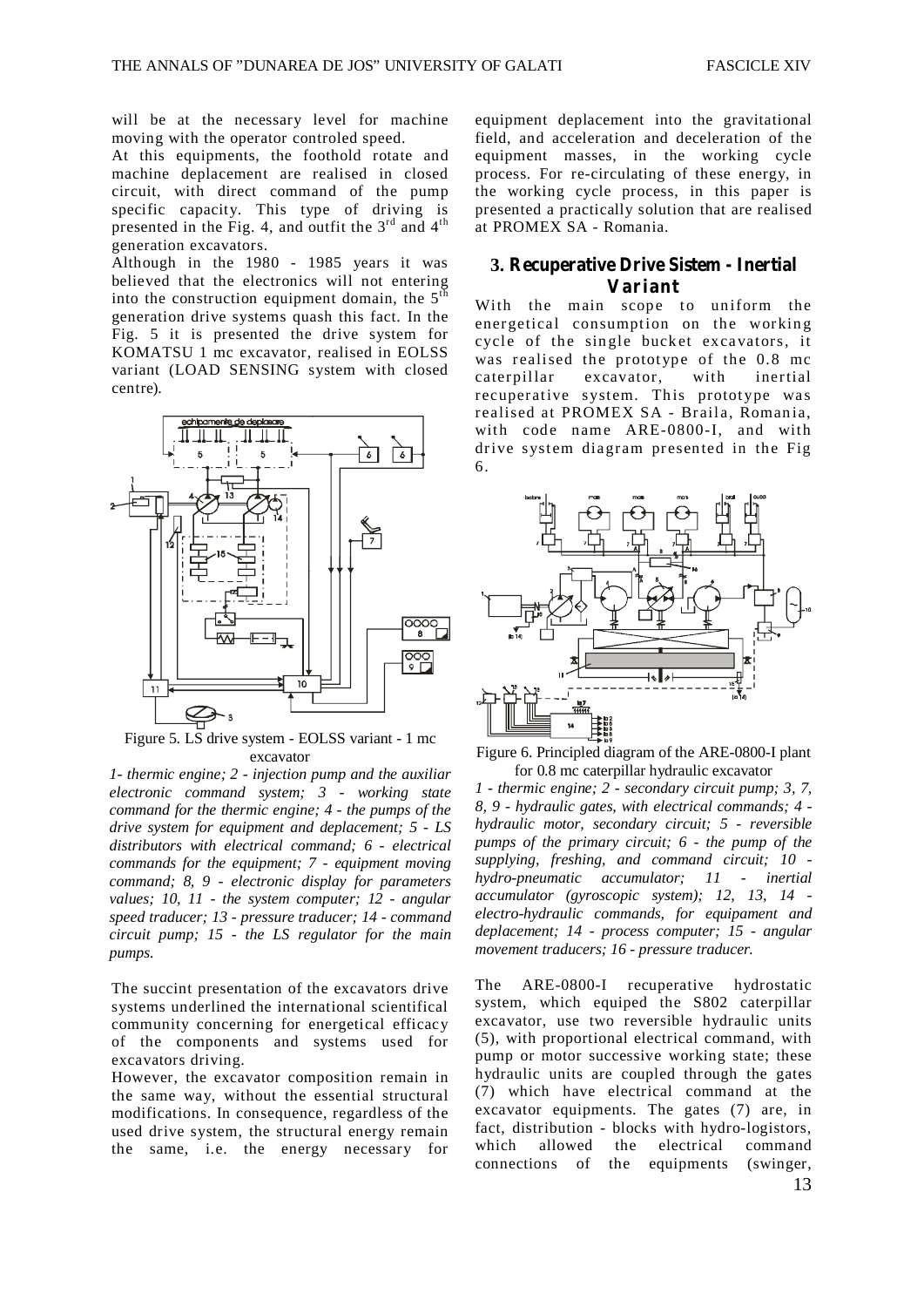angular movement, deplacement, arm, bucket) at the primary circuit pumps. The pumps (5) are drived through the distribution - box by an gyroscope (11), which are rotated by a secondary circuit composed from hydraulic motor (4) and hydraulic pump (2), drived by thermical engine (1). Also, the gyroscope drive the pump (6), which are part of the supplying (compensation), freshing and command circuit. The command process are supervising by the process computer (14), which analyse the equipment operator commands, open the coressponding gates (7), proportional drive the specific capacity of the pumps (5) and of the pump (2), open or close the supplying and freshing circuit from the blocks (8) and (9). In this way, every command for lifting down the equipment into the gravitational field are followed by the switching of the pumps (5) in the motor state and structure energy transfering to the gyroscope (II), in parallel with the energy supplying by the thermic engine (1) through the secondary circuit. The energy transfer between the two circuits of the pumps (5) are self-acting maded through the distribution - box of the inertial system. In the properly excavation phase, when are drived only the bucket and the swinger, the necessary energy are supplying both from the inertial system, and the thermic engine. In the case of moving equipment part decelerate, the process also acting by the transfer of the kinetical energy acumulated into the equipment structure, to the inertial system. The supplying and freshing circuit realise the compensation of the hydraulic agent volumes differences from the equipment cilinders, and the compensation of the losses from the rotational motors of the equipment.

Mainly characteristics of the proposed model are presented in the next: installed power 40.5 kW, compared with 59 kW wich equip the classical excavator; bucket capacity 0.82 mc; medium time interval of working cycle 16.9 sec., compared with 17.2 sec. for classical excavator; hour productivity 174.6 mc/h compared with 171 mc/h for classical excavator; equipment weight 108% compare with 100% for classical excavator.

Drive system characteristics are: pumps specific capacity: primary circuit 2x90 cmc/rot, compared with 2x63 cmc/rot for classical excavator, secondary circuit 1x63 cmc/rot; supplying and freshing circuit 2x32 cmc/rot; pressures: primary circuit 35 MPa, secondary circuit 28 MPa; supplying and freshing circuit 4MPa, compared with 32 MPa for classical excavator; gyroscope mass 3500 kg; inertia moment of gyroscope 985 kgmp; operating



Figure 7. S 802 excavator model, equiped with ARE-0800-I system

*a) excavator general wiew;*

*b), c), d) excavator foothold wiews, with inertial accumulator positioning modes.*